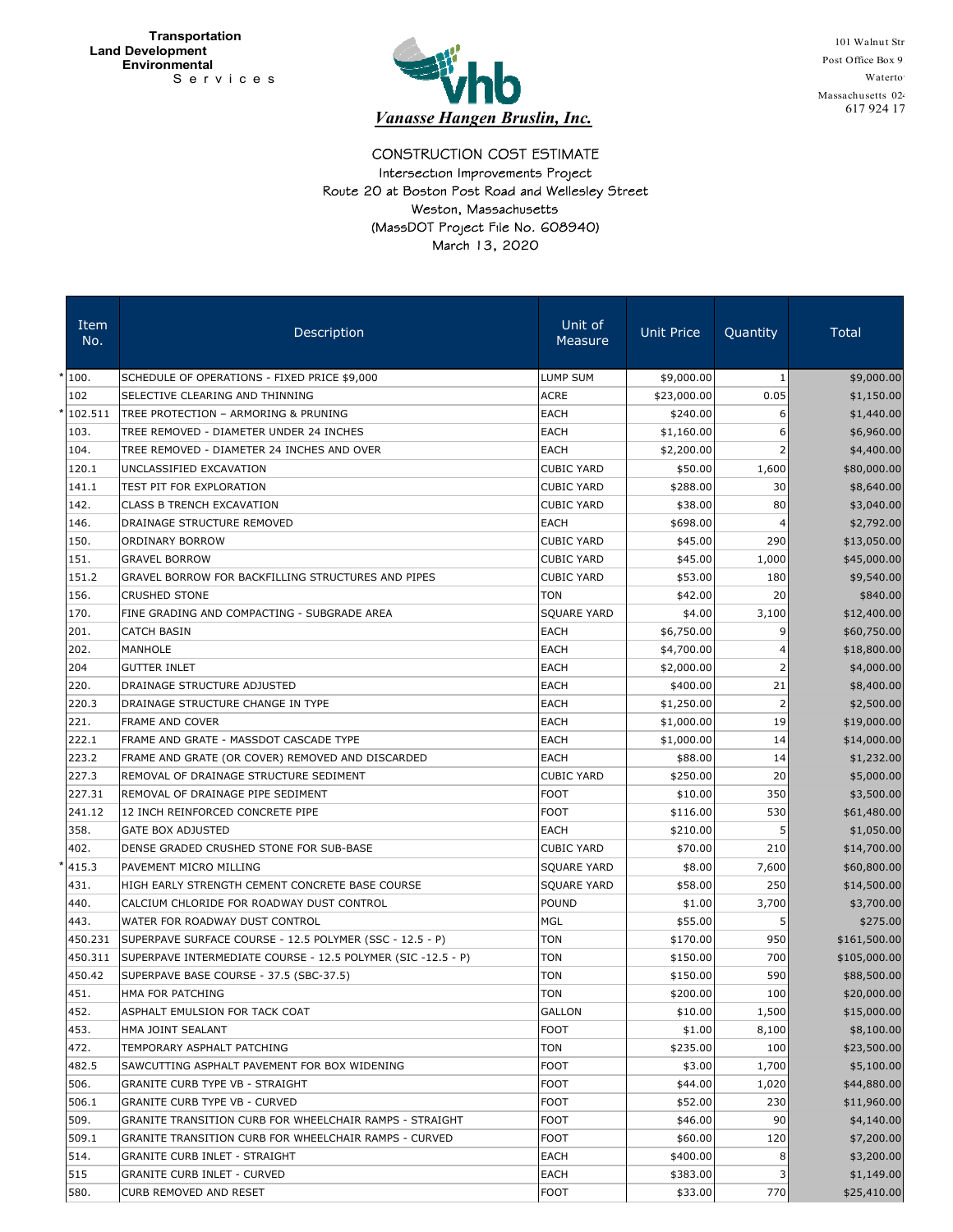

101 Walnut Str Post Office Box 91 Waterto<sup>'</sup> Massachusetts 024 617 924 17

CONSTRUCTION COST ESTIMATE March 13, 2020 (MassDOT Project File No. 608940) Route 20 at Boston Post Road and Wellesley Street Intersection Improvements Project Weston, Massachusetts

| Item<br>No. | Description                                                                                | Unit of<br>Measure | <b>Unit Price</b> | Quantity | <b>Total</b> |
|-------------|--------------------------------------------------------------------------------------------|--------------------|-------------------|----------|--------------|
| 594.        | CURB REMOVED AND DISCARDED                                                                 | <b>FOOT</b>        | \$7.00            | 770      | \$5,390.00   |
| 620.12      | GUARDRAIL, TL-2 (SINGLE FACED)                                                             | <b>FOOT</b>        | \$30.00           | 300      | \$9,000.00   |
| 627.1       | <b>TRAILING ANCHORAGE</b>                                                                  | EACH               | \$2,000.00        | 1        | \$2,000.00   |
| 627.82      | <b>GUARDRAIL TANGENT END TREATMENT, TL-2</b>                                               | <b>EACH</b>        | \$4,000.00        | 1        | \$4,000.00   |
| 655.3       | PROP WOOD FENCE                                                                            | <b>FOOT</b>        | \$80.00           | 100      | \$8,000.00   |
| 670.1       | FENCE REMOVED AND DISCARED                                                                 | FOOT               | \$10.00           | 100      | \$1,000.00   |
| 691.        | BALANCE STONE WALL REMOVED AND REBUILT                                                     | <b>FOOT</b>        | \$170.00          | 200      | \$34,000.00  |
| 697.1       | <b>SILT SACK</b>                                                                           | EACH               | \$250.00          | 26       | \$6,500.00   |
| 701.        | CEMENT CONCRETE SIDEWALK                                                                   | SQUARE YARD        | \$54.00           | 30       | \$1,620.00   |
| 701.2       | CEMENT CONCRETE WHEELCHAIR RAMP                                                            | SQUARE YARD        | \$100.00          | 120      | \$12,000.00  |
| 702.        | HOT MIX ASPHALT WALK SURFACE                                                               | <b>TON</b>         | \$250.00          | 110      | \$27,500.00  |
| 703.        | HOT MIX ASPHALT DRIVEWAY                                                                   | <b>TON</b>         | \$275.00          | 10       | \$2,750.00   |
| 740.        | ENGINEERS FIELD OFFICE AND EQUIPMENT (TYPE A)                                              | <b>MONTH</b>       | \$3,800.00        | 12       | \$45,600.00  |
| 748.        | MOBILIZATION                                                                               | LUMP SUM           | \$50,000.00       | 1        | \$50,000.00  |
| 751.        | LOAM BORROW                                                                                | <b>CUBIC YARD</b>  | \$55.00           | 360      | \$19,800.00  |
| 756.        | NPDES STORMWATER POLLUTION PREVENTION PLAN                                                 | LUMP SUM           | \$5,000.00        |          | \$5,000.00   |
| 765.        | <b>SEEDING</b>                                                                             | SQUARE YARD        | \$3.00            | 2,600    | \$7,800.00   |
| 767.121     | SEDIMENT CONTROL BARRIER                                                                   | <b>FOOT</b>        | \$10.00           | 370      | \$3,700.00   |
| 769.        | PAVEMENT MILLING MULCH UNDER GUARD RAIL                                                    | <b>FOOT</b>        | \$7.00            | 620      | \$4,340.00   |
| 772.000     | TREE - EVERGREEN 8 - 10 FEET                                                               | EACH               | \$800.00          | 5        | \$4,000.00   |
| 775.000     | TREE - DECIDUOUS 2 - 2.5 INCH                                                              | EACH               | \$1,000.00        |          | \$1,000.00   |
| 785.000     | SHRUB - EVERGREEN 2 - 2.5 FEET                                                             | <b>EACH</b>        | \$200.00          | 14       | \$2,800.00   |
| 788.000     | SHRUB - DECIDUOUS 2 - 2.5 FEET                                                             | EACH               | \$100.00          | 77       | \$7,700.00   |
| 796.000     | PERENNIALS / GRASSES 1 GALLON                                                              | EACH               | \$30.00           | 113      | \$3,390.00   |
| 804.3       | 3 INCHE ELECTRICAL CONDUIT TYPE NM - PLASTIC -(UL)                                         | <b>FOOT</b>        | \$40.00           | 450      | \$18,000.00  |
| 811.22      | ELECTRIC HANDHOLE - SD2.022                                                                | EACH               | \$1,200.00        | 2        | \$2,400.00   |
| 811.31      | PULL BOX 12 X 12 INCHES - SD2.031                                                          | EACH               | \$1,000.00        | 6        | \$6,000.00   |
| 812.16      | STREET LIGHT REMOVED AND RESET                                                             | EACH               | \$5,000.00        | 2        | \$10,000.00  |
| 815.1       | TRAFFIC CONTROL SIGNAL LOCATION NO. 1 - ROUTE 20 AT BOSTON POST<br>ROAD & WELLESLEY STREET | LUMP SUM           | \$253,000.00      | 1        | \$253,000.00 |
| 829.05      | ROADSIDE GUIDE SIGN (MA-D1-5) - ALUM. PANEL (TYPE B)                                       | SQUARE FOOT        | \$22.00           | 110      | \$2,420.00   |
| 829.07      | ROADSIDE GUIDE SIGN (MA-D1-7) - ALUM. PANEL (TYPE B)                                       | SQUARE FOOT        | \$22.00           | 50       | \$1,100.00   |
| 832.        | WARNING-REGULATORY AND ROUTE MARKER - ALUM. PANEL (TYPE A)                                 | SQUARE FOOT        | \$12.00           | 200      | \$2,400.00   |
| 841.95      | SUPPORTS FOR GUIDE SIGN (MA-D1-5) - ALUM. PANEL (TYPE B)                                   | EACH               | \$3,000.00        | 4        | \$12,000.00  |
| 841.97      | SUPPORTS FOR GUIDE SIGN (MA-D1-7) - ALUM. PANEL (TYPE B)                                   | EACH               | \$3,000.00        | 4        | \$12,000.00  |
| 847.1       | SIGN SUP (N/GUIDE)+RTE MKR W/1 BRKWAY POST ASSEMBLY - STEEL                                | EACH               | \$132.00          | 40       | \$5,280.00   |
| 850.41      | ROADWAY FLAGGER                                                                            | HOUR               | \$60.00           | 90       | \$5,400.00   |
| 852.        | SAFETY SIGNING FOR TRAFFIC MANAGEMENT                                                      | SQUARE FOOT        | \$20.00           | 710      | \$14,200.00  |
| 852.11      | TEMPORARY PEDESTRIAN BARRICADE                                                             | FT.                | \$40.00           | 150      | \$6,000.00   |
| 852.12      | TEMPORARY PEDESTRIAN CURB RAMP                                                             | EACH               | \$4,000.00        | 2        | \$8,000.00   |
| 853.1       | PORTABLE BREAKAWAY BARRICADE TYPE III                                                      | EACH               | \$130.00          | 4        | \$520.00     |
| 853.8       | TEMPORARY ILLUMINATION FOR WORK ZONE                                                       | DAY                | \$50.00           | 20       | \$1,000.00   |
| 854.016     | TEMPORARY PAVING MARKINGS - 6 INCH (PAINTED)                                               | <b>FOOT</b>        | \$0.25            | 8,000    | \$2,000.00   |
| 854.036     | TEMPORARY PAVEMENT MARKINGS - 6 INCH (TAPE)                                                | <b>FOOT</b>        | \$1.60            | 400      | \$640.00     |
| 854.6       | TEMPORARY PORTALBE RUMBLE STRIPS                                                           | DAY                | \$75.00           | 50       | \$3,750.00   |
| 856.12      | PORTABLE CHANGEABLE MESSAGE SIGN                                                           | DAY                | \$25.00           | 112      | \$2,800.00   |